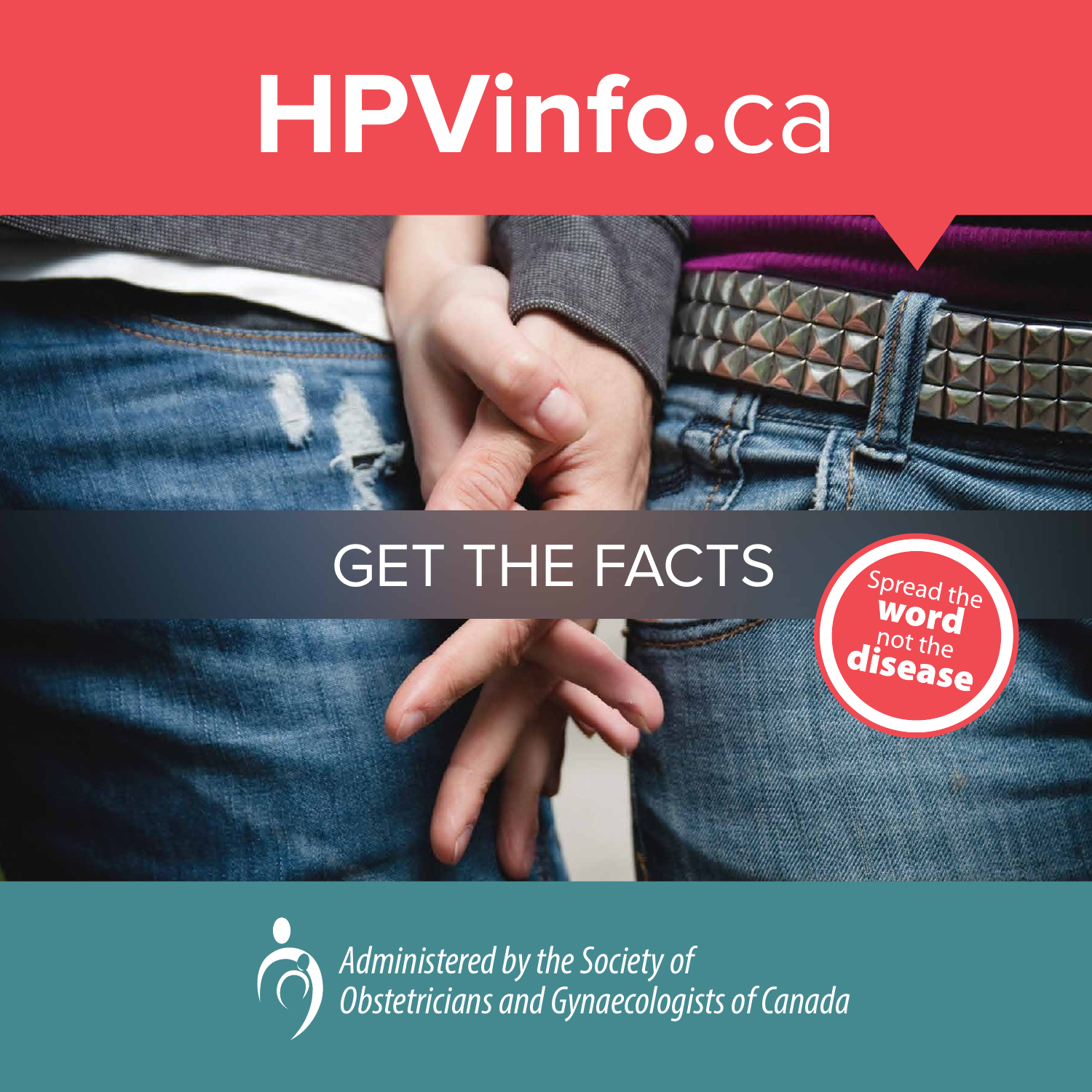#### What is HPV?

The Human papillomavirus (HPV) is a common, highly contagious virus that is spread by skin-to-skin contact (penetration is not required) or during genital, anal or oral sex. There are more than 100 different types of HPV with at least 40 that cause genital warts and cancer.

#### What are genital warts?

Genital warts are ugly growths that look like small cauliflowers. They can be red or white, can sometimes cause itching or burning, and are found on or inside the sex organs in both women and men. If left untreated, they very rarely develop into cancer.

#### What type of cancer does HPV cause?

In women, HPV has been linked to cancer of the cervix, vulva, and vagina and in men, to cancer of the penis. In both women and men, it has been linked to cancer of the anus, head and neck (mouth and throat).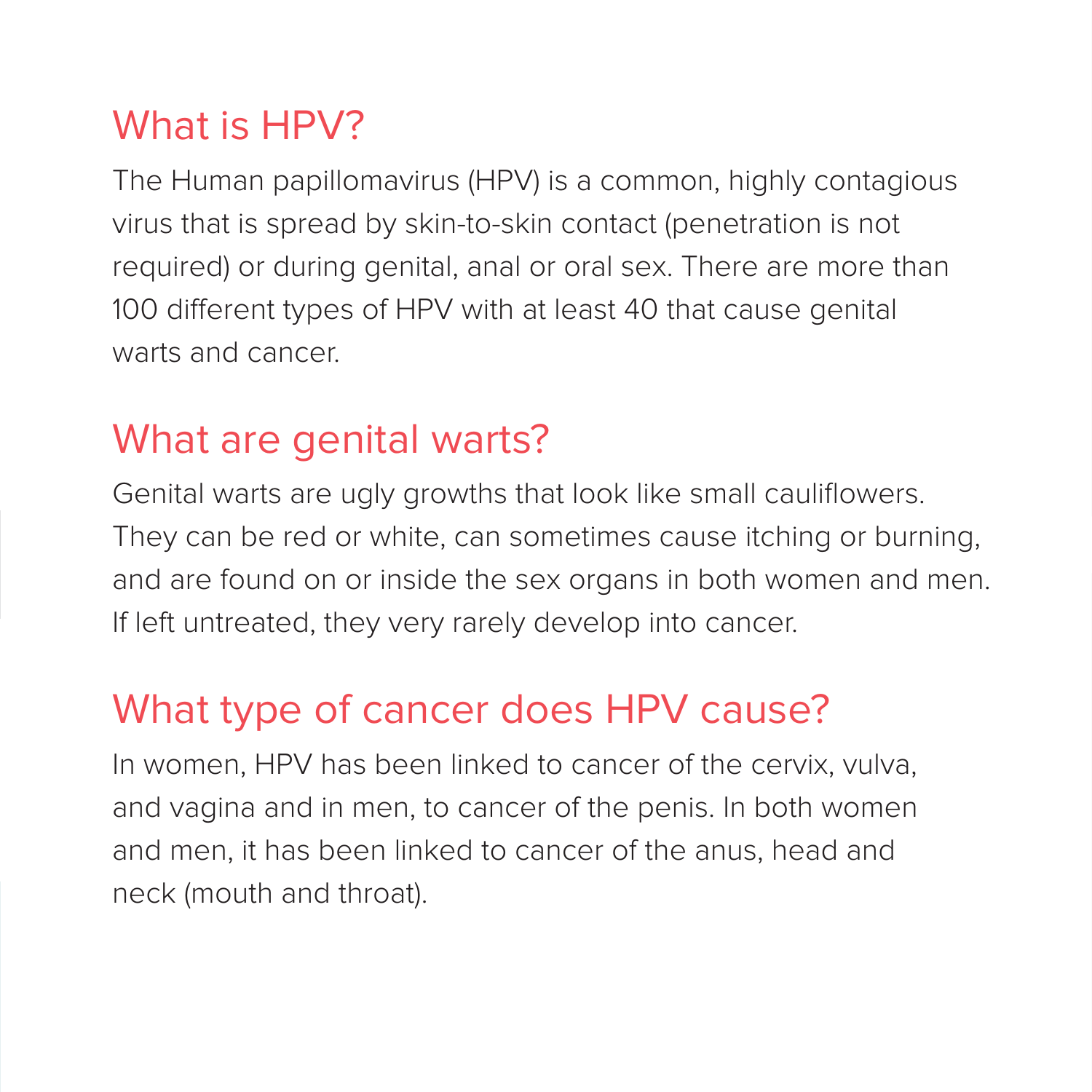#### Who is at risk?

Anyone who is sexually active is at risk for HPV. The highest rates of HPV infection are in young people aged 15 to 24. If you are in this age group, you are more likely to get the virus.

#### How do I know if I have HPV?

It could be that you will never get HPV, or that you'll get it and your body will cure itself on its own. It is important to know that almost 8 out of 10 Canadians will get HPV in their lifetimes. Since HPV infections often have no signs or symptoms, you may not be able to tell if you or your partner are infected.

#### Is there a cure?

There is no cure for the virus once you are infected. There are treatments for the genital warts and cell changes caused by the virus, but these do not cure the virus itself. If infected, the immune system will eventually clear the virus in most people. However, this does not mean that people will be immune. They can still get another HPV infection in the future.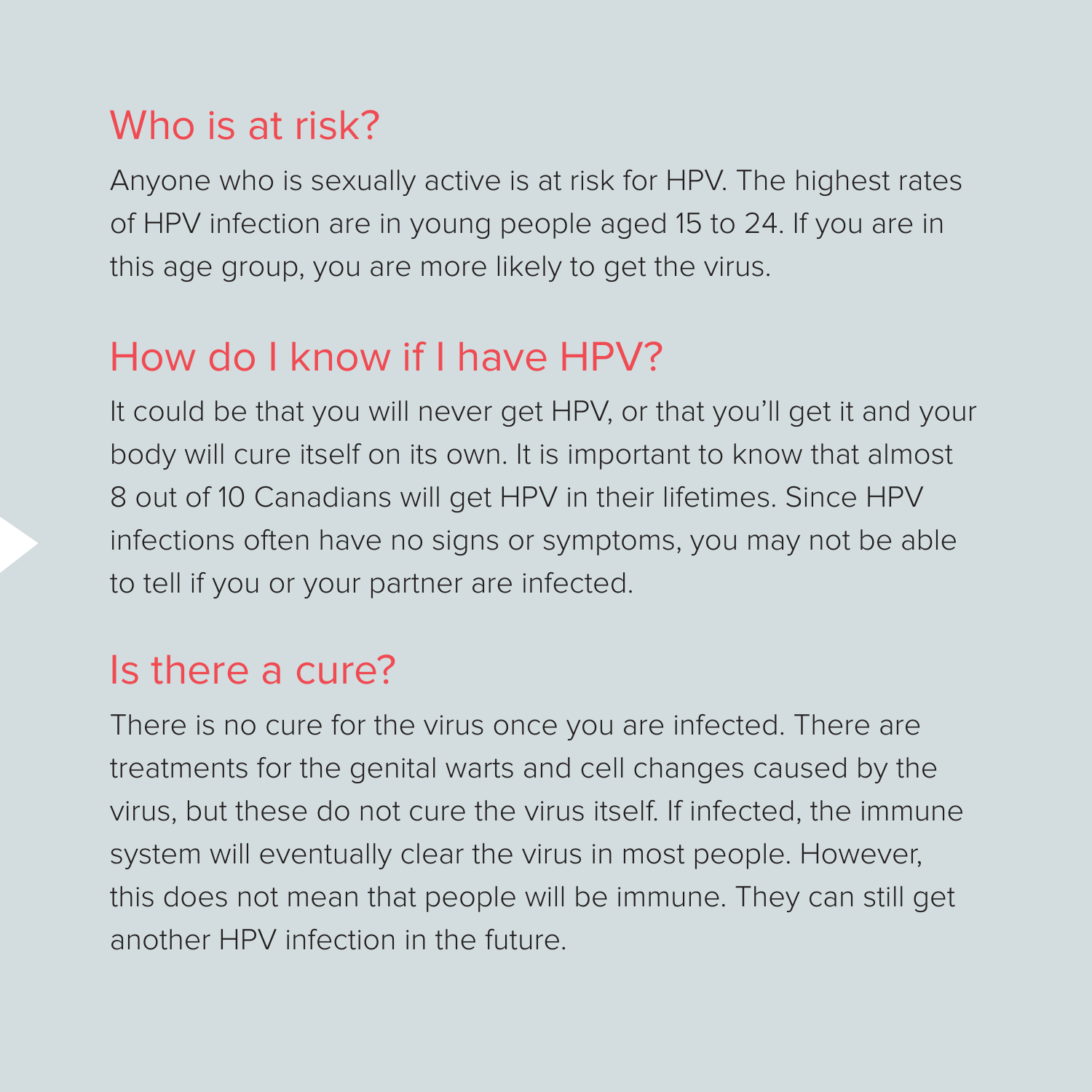#### How do I protect myself?

Condoms are a good way to protect yourself from many kinds of sexually transmitted infections. Use them consistently. But when it comes to HPV, a condom does not provide full protection. You can still get HPV from infected skin not covered by the condom.

#### What does a Pap test do?

It detects cell changes in the cervix before they have time to turn into cancer. If you are female, you should talk to your doctor about when to get a Pap test. In most provinces it will be at age 21.

#### Is there anything more I can do?

Vaccination is up to 90% effective at preventing the HPV types responsible for most genital warts and HPV-related cancers. There are three vaccines that are available and approved for use in Canada, each of which protects against certain HPV types.

#### Who can be vaccinated?

In Canada, vaccination is approved for females aged 9-45 and males aged 9-26.